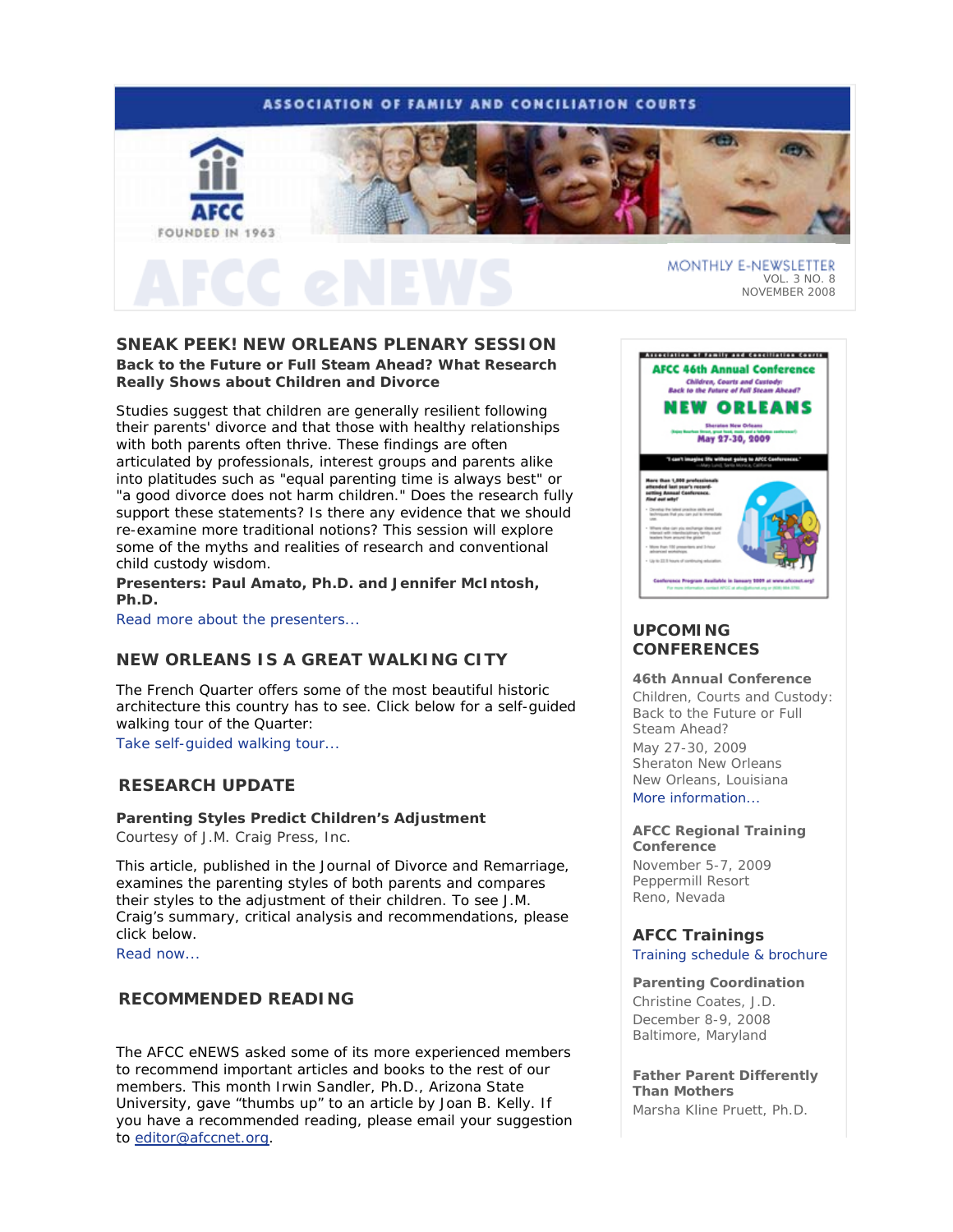Kelly, J. B. (2007). Children's living arrangements following separation and divorce: Insights from empirical and clinical research. *Family Process Special Issue: Divorce and its Aftermath, 46(1), 35-52.* 

Click here to read abstract ...

## **ASK THE AFCC STAFF**

**How to pay for your AFCC Membership** 

AFCC knows that during difficult economic times every dollar counts. So as a service to our members, we are pleased to share our top ten ways to pay for your AFCC membership and even put a little something aside. The thrifty AFCC staff has identified more than \$1,500 in savings, ten times the cost of a \$150 AFCC membership!

Find out how to save ...

## **GIVE THE GIFT OF EXCELLENCE TO YOUR COLLEAGUES**

When you give a gift membership to AFCC (\$130), you, too, reap the benefits. Yes, your colleague will receive all the benefits of an AFCC membership and you will have the pleasure of working with a colleague who is informed with all the latest and cutting-edge information in your field. Our members consistently say that it is easier and more satisfying to work with other enlightened practitioners. You can help that happen! Give gift membership...

## **ASK THE EXPERTS**

**Ten Tips for Separated and Divorced Families for the Holidays** 

*By Peg Libby, Executive Director of Kids First Center*

Holidays and special occasions create special challenges for separating and divorced families. There are ways to make them easier for all involved. To read Peg Libby's top ten suggestions, please click below.

Read more...

## **FEATURED ARTICLE**

**When to Start Mediation** 

*by Nancy Hudgins and Debra Synovec, courtesy of Mediate.com*

Beginning your divorce process with mediation, rather than turning to it later in the process, can produce better results. Read the article...

## **DIVORCE IN THE NEWS**

A child's ADHD increases divorce risk according to a new study published in the October issue of the *Journal of Consulting and Clinical Psychology.* Read more...

UK couple in real-life divorce over virtual affair: Wife twice found

December 10-11, 2008 Baltimore, Maryland

### **Parenting Coordination**

*Robin M. Deutsch, Ph.D.*  February 9-10, 2009 New Orleans, Louisiana

**Attachment, Alienation and Access**

*Arnold Shienvold, Ph.D.* February 11-12, 2009 New Orleans, Louisiana

### **AFCC Chapters**

#### **Arizona Chapter Annual Conference**

January 30-February 1, 2009 Hilton Sedona Resort and Spa Sedona, Arizona www.azafcc.org

**California Chapter Annual** 

**Conference** February 6-8, 2009 The Mark Hopkins Hotel San Francisco, California

www.afcc-ca.org

## **JOIN AFCC**

Are you a member? Join or Renew...

## **EMAIL UPDATE**

Subscribe, Unsubscribe or Update Your Email Address AFCC will never share, distribute or publicize your email address.

## **ABOUT AFCC eNEWS**

*AFCC eNEWS* is a monthly e-newsletter published by the Association of Family and Conciliation Courts (AFCC). *AFCC eNEWS* provides professionals with time sensitive and up-to-date topics including practice tips, research innovations and international news.

AFCC eNEWS archive...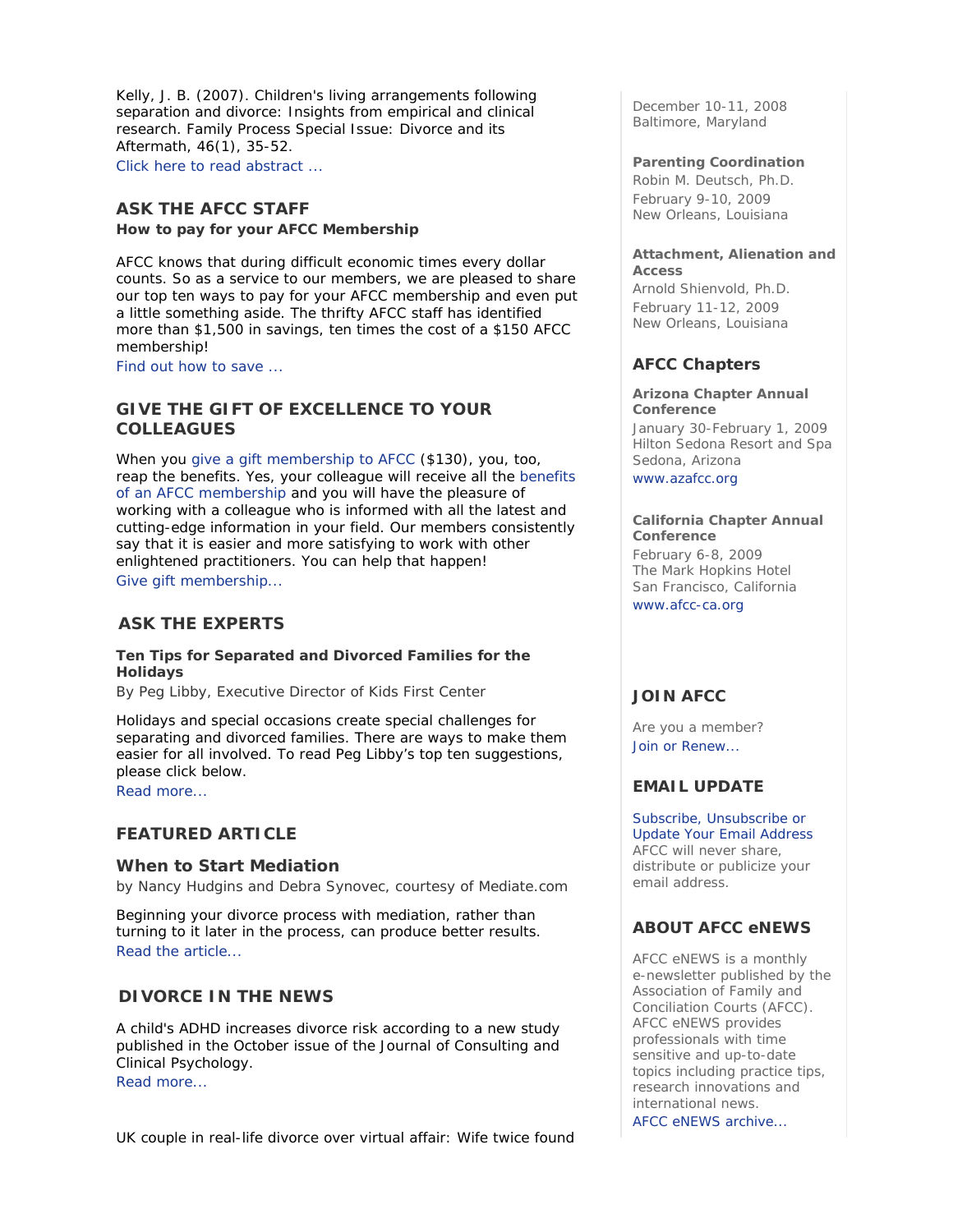husband's avatar having sex with virtual women. This is true, folks. Read more...

### **INTERNATIONAL NEWS**

One of AFCC's Board members, **Principal Family Court Judge of New Zealand Peter Boshier**, hosted an international conference in his hometown. Read more...

The **5th World Congress on Family Law and Children's Rights** will take place in Halifax, Nova Scotia, Canada on August 23-26, 2009. Their Program Committee is comprised of The Hon. Chief Justice Diana Bryant, Australia, The Hon. Joseph Kay, Australia, Justice Robert J. Williams, Canada, and the Hon. Professor Richard Chisholm, Australia. Read more...

### **Web Site Version:**

If you are having trouble viewing this email correctly, please view the Web site version by clicking here.

**Editor:**  Leslye Hunter editor@afccnet.org



Professionals dedicated to improving the lives of children and families through the resolution of family conflict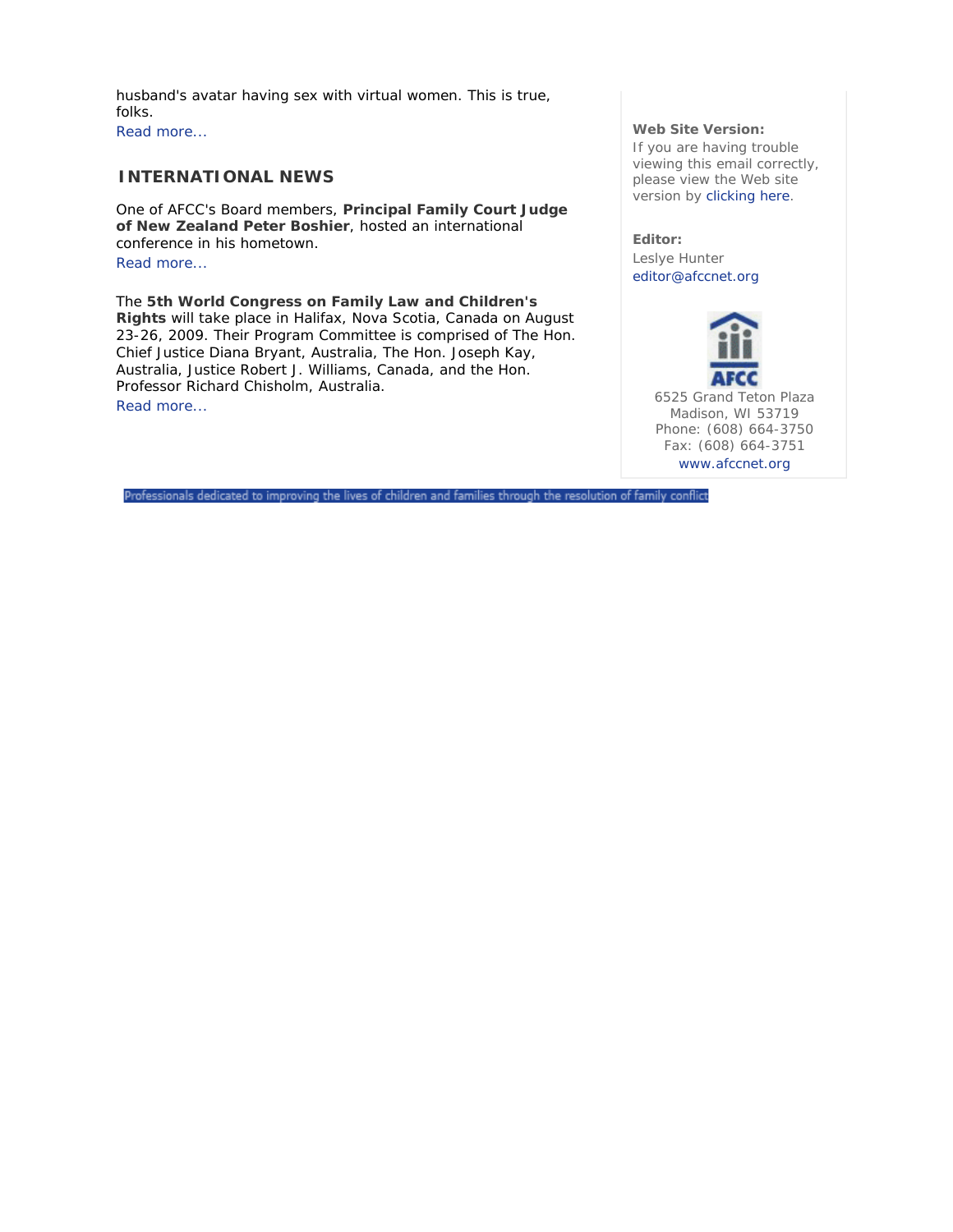



**Family Court Review** 

**AFCC Conference Audio** 

**AFCC News** 

- **Member Directory**
- **Member Resources**
- **Chapter Resources**

#### **AFCC HOME**



**Parenting Styles Predict Children's Adjustment**  *Courtesy of J.M. Craig Press, Inc.*

*Campana, K. L., Henderson, S., Stolberg, A. L., & Schum, L. [2008]. Paired Maternal and Paternal Parenting Styles, Child Custody and Children's Emotional Adjustment to Divorce. Journal of Divorce and Remarriage, 48, 1 - 20.*

We have reviewed a number of articles regarding what the authors refer to as parenting style. For example, we have examined the importance of an authoritative parenting style in a number of previous reviews [See Digests: 3, 1; 4, 2; 5, 1, 3, & 4; 6, 4; 7, 1, & 2; and 8, 2, & 6]. This study goes much further. Here, the authors examine the parenting styles of both parents and compare their styles to the adjustment of their children.

The authors studied 518 children from 235 divorced families. The average age of the children was nearly 15 years old. Their parents had separated seven years earlier on average. All racial/ethnic minority groups were represented among the participants. Over 50% of the mothers had possession of their children 70% of the time. The parents and children all completed a variety of questionnaires. The parents were divided into four parenting style groups: authoritative parents scored highest on measures of warmth and communication and maintained developmentally appropriate behavioral boundaries; authoritarian parents were more rigid, exerted sterner disciple, and were less communicative with their children; permissive parents were warm but provided limited discipline and monitoring; and absent/disengaged parents also communicated very little with their children, and provided limited discipline, warmth, and monitoring. The authors then tried to match parenting styles with the emotional adjustment of their children.

#### **They found that:**

- Across all parenting styles, children of authoritative parents have the best emotional adjustment. They have lower amounts of aggression and depression and higher self-esteem.
- Children who had at least one authoritative parent, they did significantly better than children with any other parenting style combinations except when both parents were authoritative. •
- Children of absent/disengaged parents had significantly more depression and aggression and lower self-esteem than all the other groups.
- Children with permissive parents rated themselves as more depressed than those children who had at least one authoritative parent. •
- Children whose parents were both absent exhibited the highest levels of aggression.
- Only 17% of the children rated both of their parents as being authoritative. However, 40% rated their mothers as authoritative and their fathers as permissive.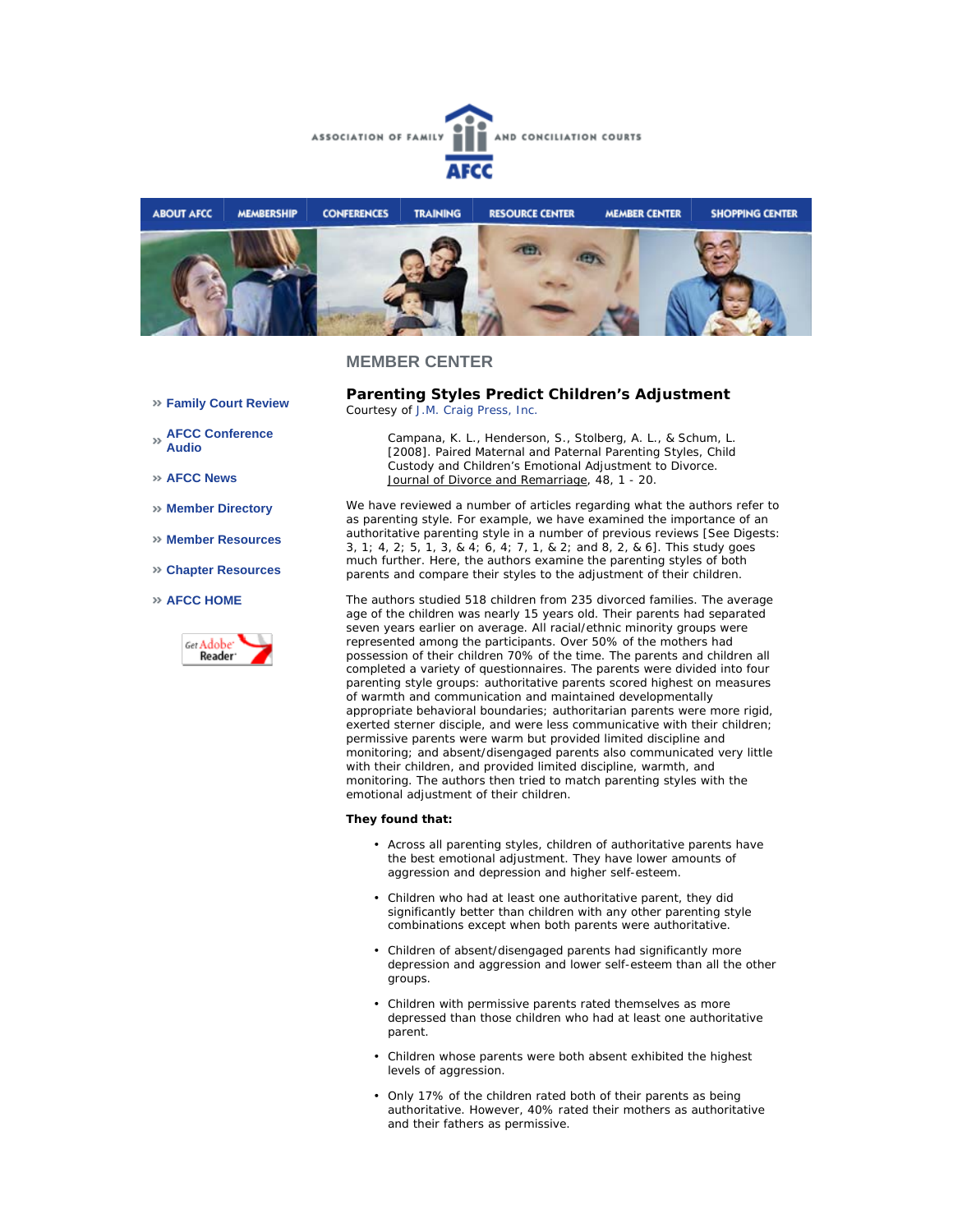• In cases of divorce, the parent with whom the child lived with the most was more likely to be authoritative.

#### **Critical Analysis**

A major strength of this article is that the authors obtained information both from parents and from their children. A second advantage is that information was collected from both biological parents. Third, they were able to compare the effects of differing parenting styles within the same family. Our only concern is that the sample of participants does not correspond to our experience regarding the typical amount of access time that non- resident parents are awarded. If it does not correspond, the study's applicability may be limited.

#### **Recommendations**

Thirty-seven percent of the total number of participants were rated as authoritative parents. The reader may find this a rather small percentage, as do we. If this percentage accurately reflects parents across the nation, CCEs should pay a great deal of attention to parenting style because others styles are not beneficial to children, and in our view, authoritative parenting should be viewed as a significant asset.

We also wonder if being an authoritative parent comes with the territory of being a primary parent. For example, in more traditional family structures, mothers often take authoritative roles to a greater degree than fathers. In the context of custodial disputes, mothers may allege that they should prevail because, based on history, their husbands did not parent in an authoritative manner as much as they did. This may be true; however, it may also be the case that fathers can and do assume more authoritative roles when they become primary parents. We do not know of any data regarding a parent's ability to modify his or her parenting style, but in our experience, it is possible to do so. If parents are able to change their parenting style, we suggest that CCEs be cautious about making predictions regarding parenting style based only on historical data.

*For this as well as other valuable research visit J.M. Craig Press online at www.jmcraig.com or call (877) 960-1474. AFCC members receive a 25% discount on all J.M. Craig Products.*

J.M. Craig Press, Inc., 12810 Hillcrest Road, Suite 217 Dallas, TX 75230 (972) 960-1472 or (877) 960-1474

*Copyright © 1999 - 2008 J.M. Craig Press, Inc.*

6525 Grand Teton Plaza, Madison, WI 53719 Phone 608.664.3750 Fax 608.664.3751 afcc@afccnet.org www.afccnet.org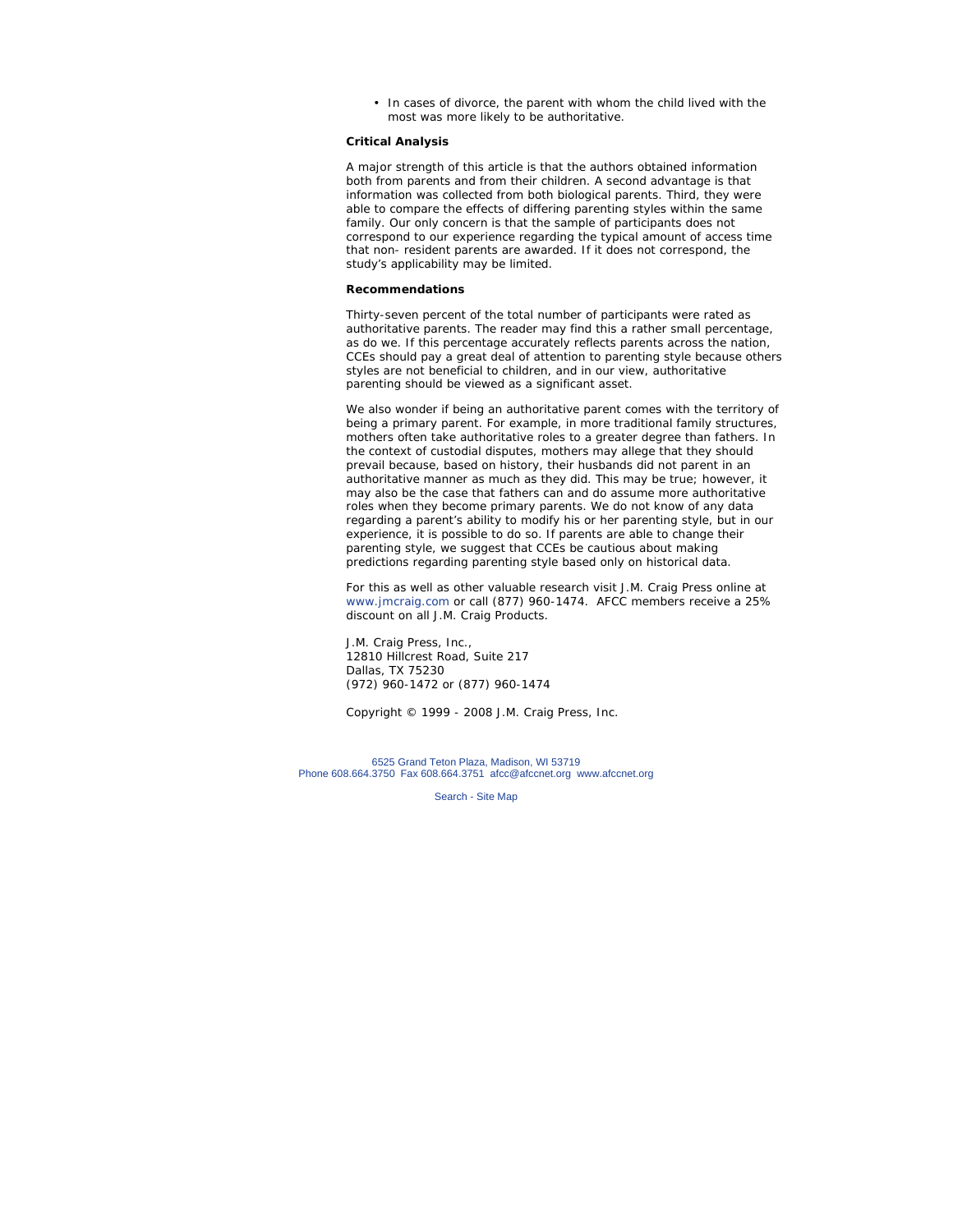



- **Family Court Review**
- **AFCC Conference Audio**
- **AFCC News**
- **Member Directory**
- **Member Resources**
- **Chapter Resources**

#### **AFCC HOME**



## **Children's living arrangements following separation and divorce: Insights from empirical and clinical research.**

Kelly, J. B. (2007). Children's living arrangements following separation and divorce: Insights from empirical and clinical research. *Family Process Special Issue: Divorce and its Aftermath, 46(1), 35-52*.

Abstract: When parents separate, children typically enter into new living arrangements with each parent in a pattern determined most often by one or both parents or, failing private agreement, as a result of recommendations and decisions by lawyers, therapists, custody evaluators, or family courts. Most of these decisions have been based on cultural traditions and beliefs regarding post-separation parenting plans, visitation guidelines adopted within jurisdictions, unsubstantiated theory, and strongly held personal values and professional opinions, and have resulted since the 1960s in children spending most of their time with one residential parent and limited time with nonresident, or 'visiting,' parents. A large body of social science and child development research generated over the past three decades has identified factors associated with risk and resiliency of children after divorce. Such research remains largely unknown and untapped by parents and professionals making these crucial decisions about children's living arrangements. This article highlights empirical and clinical research that is relevant to the shape of children's living arrangements after separation, focusing first on what is known about living arrangements following divorce, what factors influence living arrangements for separated and divorced children, children's views about their living arrangements, and living arrangements associated with children's adjustment following divorce. Based on this research, it is argued that traditional visiting patterns and guidelines are, for the majority of children, outdated, unnecessarily rigid, and restrictive, and fail in both the short and long term to address their best interests. Research-based parenting plan models offering multiple options for living arrangements following separation and divorce more appropriately serve children's diverse developmental and psychological needs.

6525 Grand Teton Plaza, Madison, WI 53719 Phone 608.664.3750 Fax 608.664.3751 afcc@afccnet.org www.afccnet.org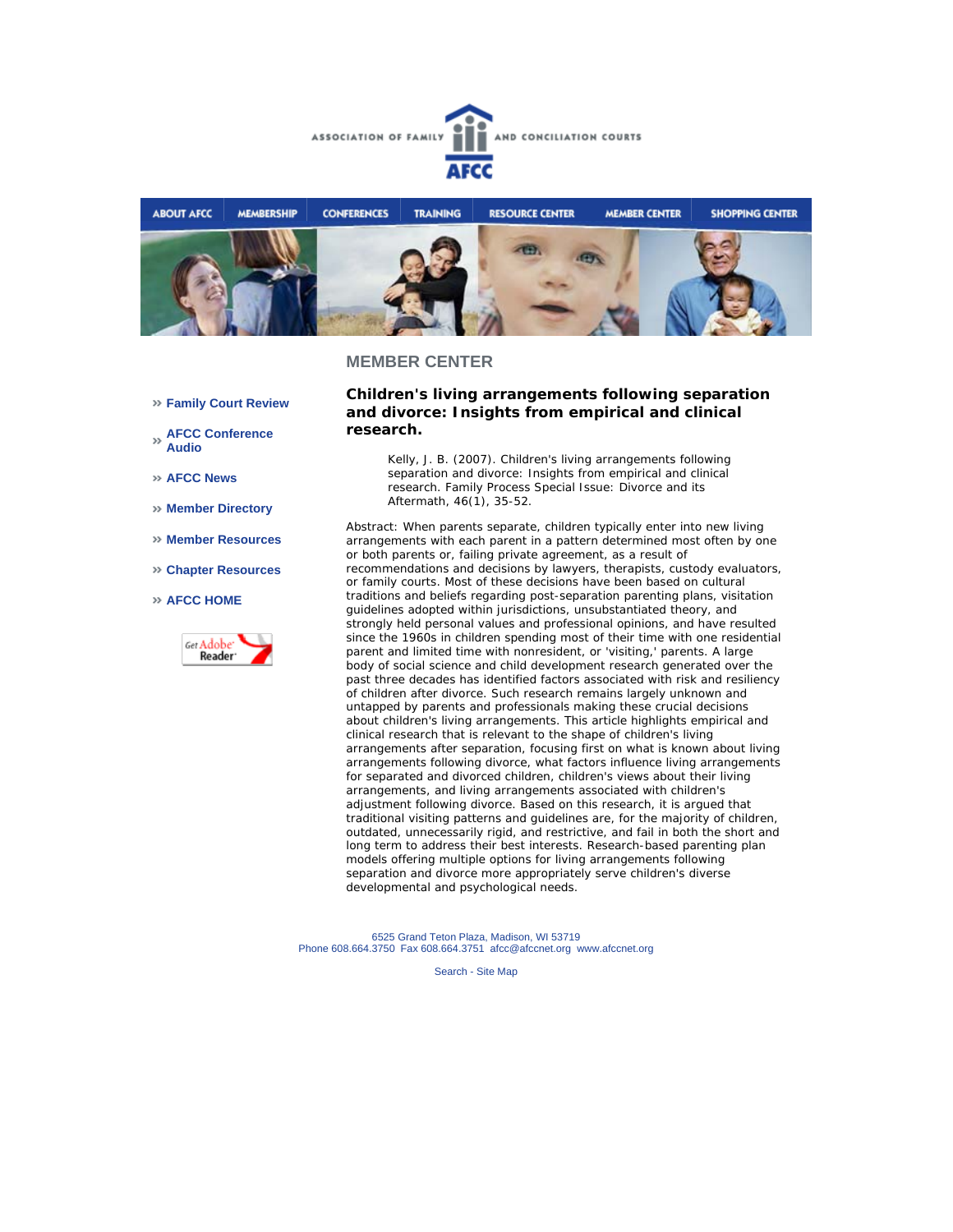



*Paul Amato, Ph.D.*

- **Family Court Review**
- **AFCC Conference Audio**
- **AFCC News**
- **Member Directory**
- **Member Resources**
- **Chapter Resources**
- **AFCC HOME**



Dr. Amato is a Professor of Sociology, Demography, and Family Studies at Pennsylvania State University. His research interests include marital quality, the causes and consequences of divorce, and subjective well-being over the life course. He has published over 100 journal articles and book chapters, along with four books, including (with Alan Booth) A Generation at Risk: Growing Up in An Era of Family Upheaval, which was published by Harvard University Press in 1997. He received the Reuben Hill Award from the National Council on Family Relations for the best published article on the family in 1993, 1999, and 2001. He received the Stanley Cohen Distinguished Research Award from the Association of Family and Conciliation Courts in 2002, the Distinction in the Social Sciences Award from Pennsylvania State University in 2003, and the Distinguished Career Award from the Family Section of the American Sociological Association in 2006.

#### *Jennifer McIntosh, Ph.D.*

Dr. McIntosh is a clinical and developmental psychologist, family therapist and researcher. She is the founding director of Family Transitions, a specialist research and clinical practice, based in Melbourne, Australia. She is Adjunct Associate Professor at La Trobe University (School of Public Health) and Adjunct Senior Lecturer at the University of Melbourne (School of Behavioral Science). She has played a leading role in national research and associated professional development programs and multiple publications have resulted. She is the Director of three current research programs and is known for her strong advocacy on the rights of children to psychological safety, particularly in the face of family trauma and change.

6525 Grand Teton Plaza, Madison, WI 53719 Phone 608.664.3750 Fax 608.664.3751 afcc@afccnet.org www.afccnet.org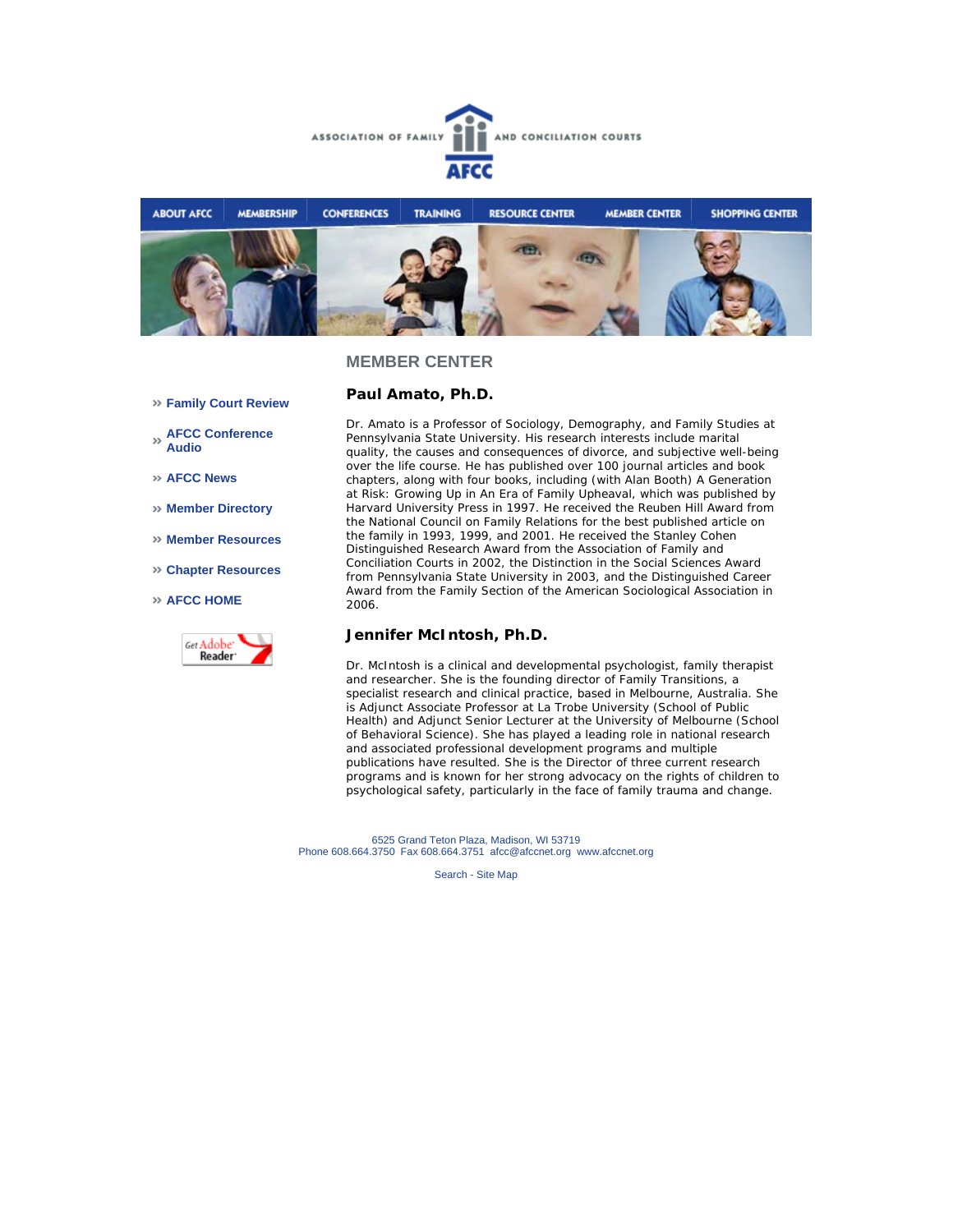



#### **Family Court Review**

**AFCC Conference Audio** 

**AFCC News** 

**Member Directory** 

**Member Resources** 

**Chapter Resources** 

#### **AFCC HOME**



## **ASK THE AFCC STAFF**

### **Top ten ways to pay for your AFCC membership, increase your retirement savings and live a healthier, happier life!**

AFCC knows that during difficult economic times every dollar counts. So as a service to our members, we are pleased to share our top ten ways to pay for your AFCC membership and even put a little something additional aside. The thrifty AFCC staff has identified more than \$1,500 in savings, ten times the cost of a \$150 AFCC membership!

**1. Refer a colleague to AFCC every other month.** AFCC members

receive a \$10 credit for every new member they refer. Take membership brochures to share with your colleagues (AFCC will be happy to send them to you). Just make sure they write your name on the referral line in the membership application!

#### **Annual savings: \$60**

*Additional perks: Expanding your personal AFCC network.* 

### **2. Drive just a bit less and save a half gallon of gas every week.** Cut 12 miles a week from your driving routine by carpooling once or twice,

consolidating your trips, walking or biking on short trips or staying in for lunch. (Based on 24 mpg at \$3.00 per gallon.)

### **Annual savings: \$75**

*Additional perks: Enjoy the health benefits of biking and walking and reduce your carbon footprint.*

**3. Brown bag it, once a week.** A turkey sandwich, yogurt, an apple and carrots is a healthy, filling and inexpensive lunch. You will save at least \$7 each time you bring your lunch.

#### **Annual savings: \$350**

*Additional perks: Less time out of the office at lunch means you will finish your work day earlier and spend more time with family…and you will definitely be eating healthier!* 

**4. Launder and iron one item weekly.** You don't have to stop using the dry cleaner, but just take one shirt or blouse from the pile and save \$2.50. **Annual savings: \$125** 

*Additional perks: The satisfaction of doing it yourself.*

**5. Use the public library.** Check out a book for free instead of spending \$7-\$25 at the bookstore.

**Annual savings: \$20-200, depending on how much you read.**  *Additional perks: The opportunity to escape into a great book.* 

**6. Skip the appetizer (or dessert).** When dining out, skip the appetizer or the dessert, just once a month for each. They are probably not very healthy and, let's face it—many of us could do without. **Annual Savings: \$180**  *Additional perks: Take a day off from the gym.* 

**7. Cook extra and freeze the leftovers for nights you don't have time to cook.** Just once a month, defrost pasta sauce or a hearty soup or stew for dinner instead of ordering take-out or delivery at a cost of at least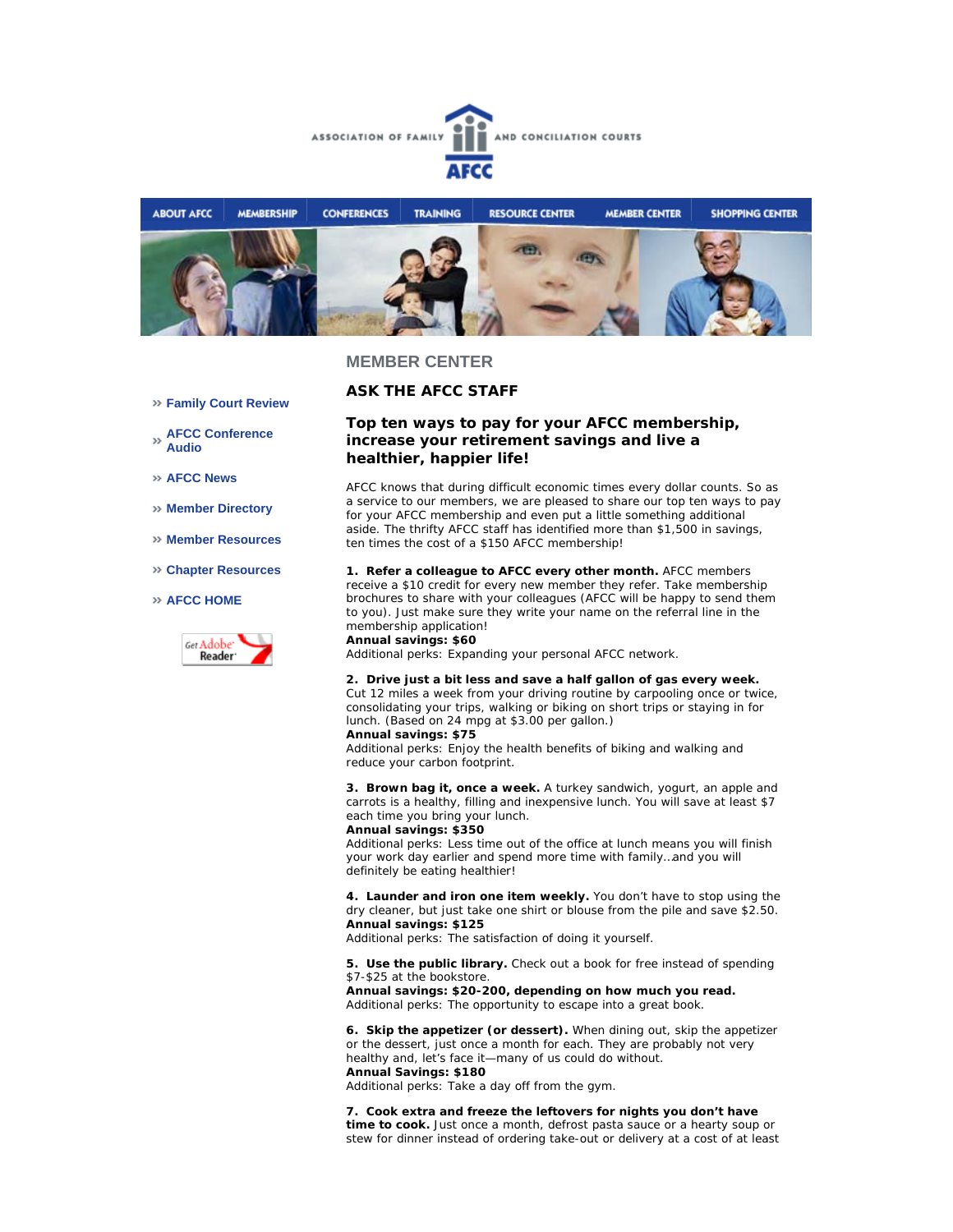#### \$25 for two. **Annual savings: \$300**

*Additional perks: Your cooking is certainly healthier than carry out and it tastes better too!* 

**8. Buy wine by the case.** All AFCC members deserve to relax with a glass of wine after a long week of work. Did you know that you can usually get at least a 10% discount if you purchase by the case? Many stores will allow you to mix and match. One bottle of wine a week is about four cases per year, and the discount on \$12 wine saves you almost \$60.

#### **Annual savings: \$60**

*Additional perks: While consulting the sales person about the discount, ask about new wines and expand your horizons. Have a few colleagues over for a wine tasting and refer them to AFCC! (See tip # 1.)*

**9. Clip grocery coupons.** You can easily save \$2 a week on your grocery bill, and probably more.

#### **Annual savings: \$100**

*Additional perks: You'll have food at home for those "eat-in" dinners and brown bag lunches.* 

**10. Have your morning latte at home once a week.** Okay, so you just can't live without that \$4 Grande Double Mocha whatever it is. And why not —you've earned life's little pleasures! But if you stick around the house once a week and drink home brew you'll pay for your AFCC membership and have money left over!

#### **Annual savings: \$200**

*Additional perks: Extra time with family in the morning and relaxing at home for a few more minutes rather than waiting in line at the coffee shop.* 

#### **Bonus tip:**

**Save money with your AFCC membership.** AFCC members save \$100 on annual conference registration and (if you can't get to the conference) can download audio from conference plenary sessions for free, a \$45 value. And this is on the annual conference alone! Complete your membership application now to access great benefits and discounts from AFCC!

6525 Grand Teton Plaza, Madison, WI 53719 Phone 608.664.3750 Fax 608.664.3751 afcc@afccnet.org www.afccnet.org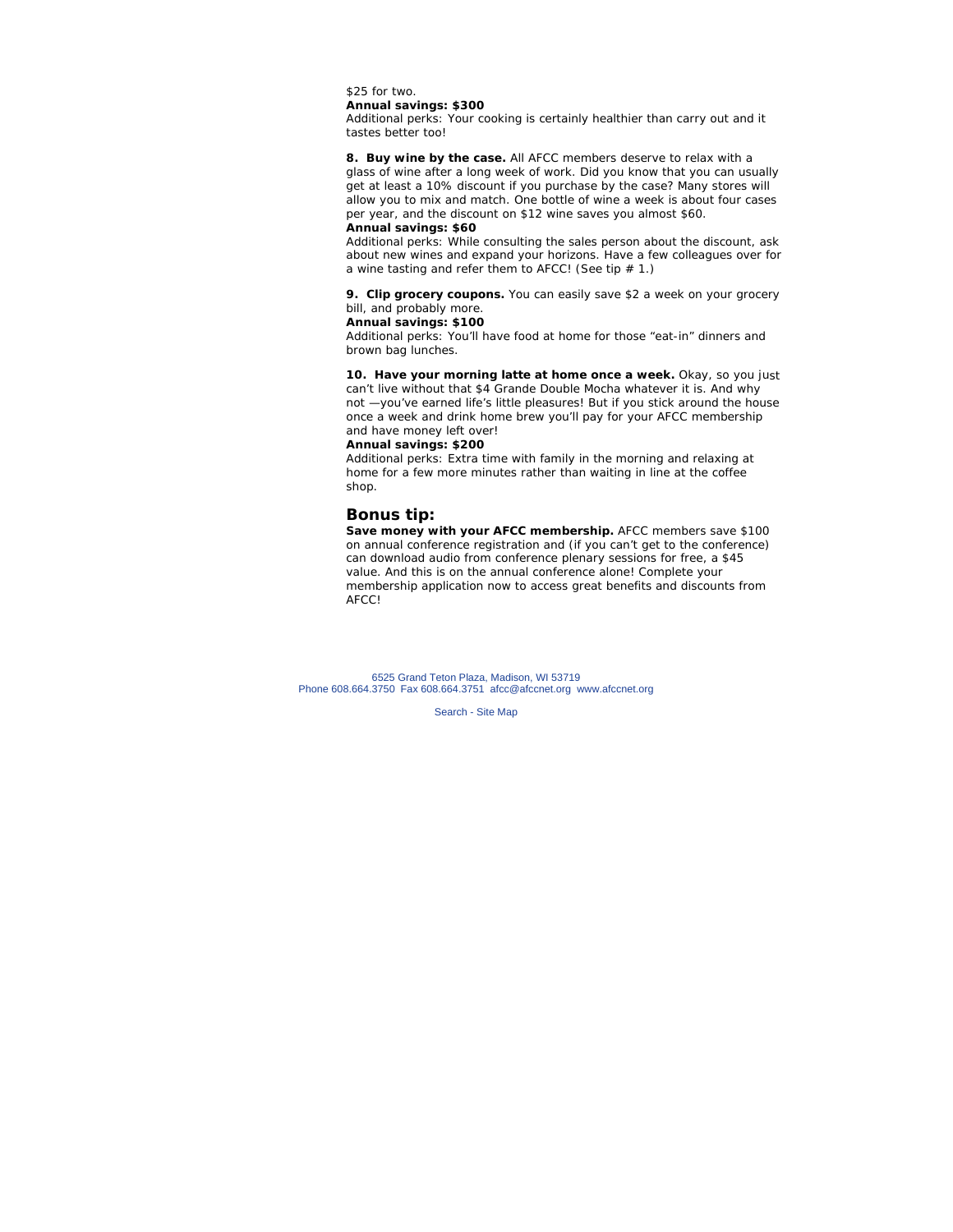



#### **Family Court Review ASK THE EXPERTS**

**AFCC Conference Audio** 

- **AFCC News**
- **Member Directory**
- **Member Resources**
- **Chapter Resources**

#### **AFCC HOME**



**Ten Tips for Separated and Divorced Families for the Holidays** *by Peg Libby, Executive Director, Kids First Center, Portland, Maine*

*When asked to write 10 tips for the holidays in the* Ask the Experts *section of the AFCC newsletter, I decided to ask the REAL experts, the kids who attend our divorce support groups at the Kids First Center. Here is an excerpt from the* Holidays and Celebrations *chapter of our new book*, Kids First: What Kids Want Grown-ups to Know about Divorce and Separation.

#### **1. Plan, plan, plan**

Planning and predictability help kids cope, especially with events like holidays that are often ripe with emotion and expectations.

#### **2. Begin early**

Don't leave the complicated scheduling logistics until the holiday is close at hand – take it seriously and make decisions early (when parents begin writing out their separation plans is a good place to start).

#### **3. Be specific**

Though future events can never be foreseen entirely, kids want to know what to expect year after year at holiday time. Specific and detailed holiday plans will provide kids with the security of knowing they have a plan they can count on.

#### **4. Include the kids**

Based upon the ages of the kids, parents are wise to include kids in discussions of new holiday traditions, while making it clear that the final decision will be up to the parents.

#### **5. Be open and flexible**

Though parents are urged to specify a very detailed schedule for holiday events, it is also unrealistic to block out the possibility of changes. However, the same rules of planning, specificity, predictability and inclusion of kids apply.

#### **6. Give kids permission to discuss their experiences at the other home**

Parents respect their kids' need for privacy by not asking probing questions about the other parent's home. However, kids may want to discuss their holiday experiences and they will feel comfortable if they are free to do so.

#### **7. Create new traditions**

It is OK, even important, to acknowledge that "something has changed this year" as families go through the first holidays following separations. Each parent can play a role to help create a new, personalized tradition that honors the old traditions.

#### **8. Introduce no surprises**

Introduction of surprises or emotionally charged information, such as new partners, or moving, is best delayed until a quieter time. When parents keep in mind the child's point of view during holidays, they can avoid bad perceptions of otherwise good news.